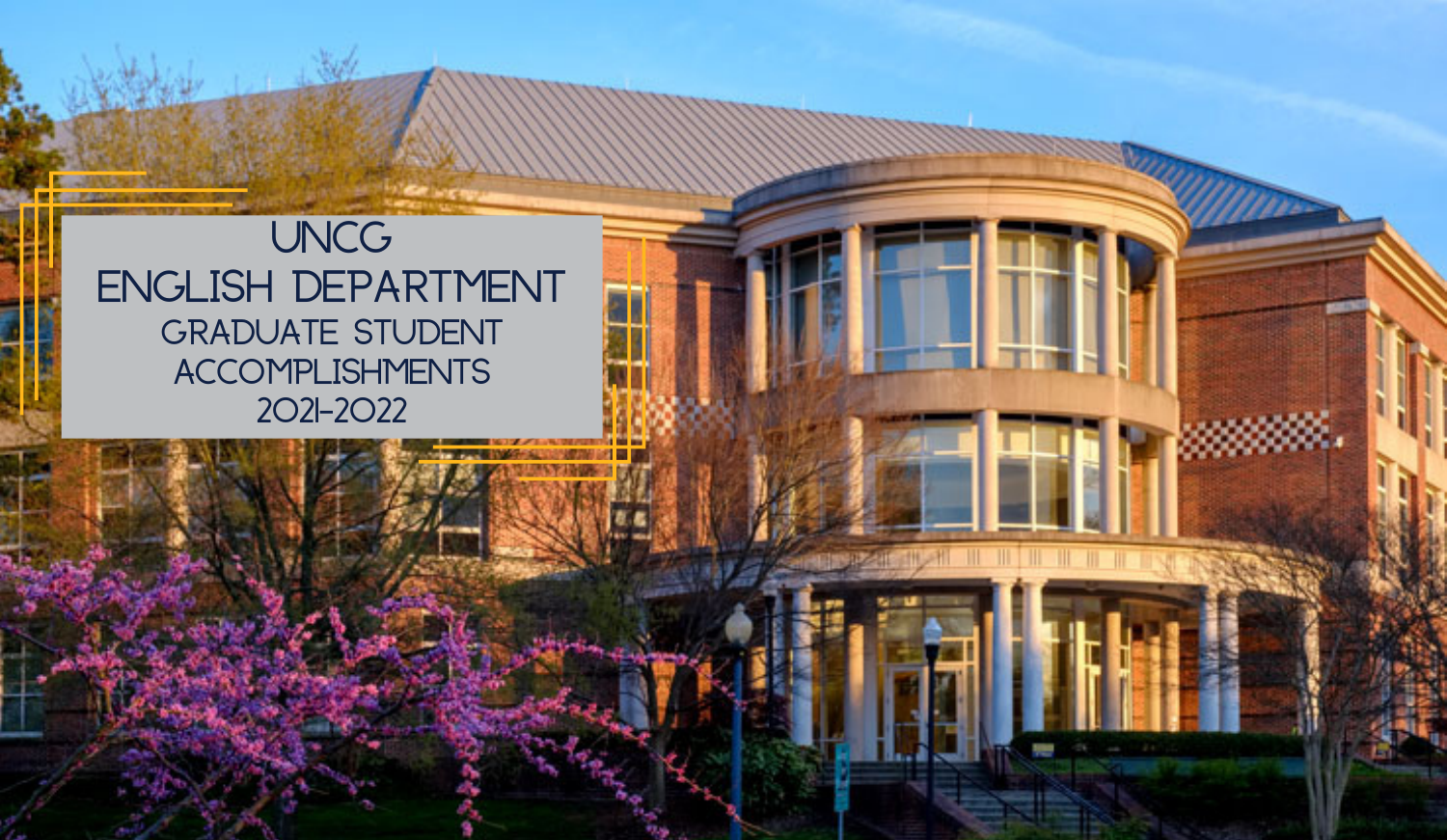# **Individual Accomplishments MA Students**

#### **Bee Army**

**Bee published a book review covering** *Bewilderness* **by Karen Tucker in the Carolina Quarterly and presented at EGSA's "Frontiers" conference. They are the facilitator at Sigma Kappa's Emerging Leaders Conference and they and their partner recently got engaged and adopted a third cat they named Osiris.**

#### **Kristina Bowers**

**Kristina was accepted into the English department at Penn State University. They plan on concentrating on Rhetoric and Composition.** 

# **Ian Mclaughlin**

**Ian presented "Muggle Magic: What the Mirror of Erised and the Two-Way Mirror Teach Us about Social Media" at the 10th Annual Harry Potter Academic Conference. He also presented "The Enemy's Gate Is Down: Orientation in Ender's Game and the Relationship Between the Oceanic and the Spaced" at the 22nd Annual English Graduate Student Conference, Frontiers: Traversing New Spaces in English Studies. Ian was a finalist in the 2022 Graduate Research and Creativity Showcase.**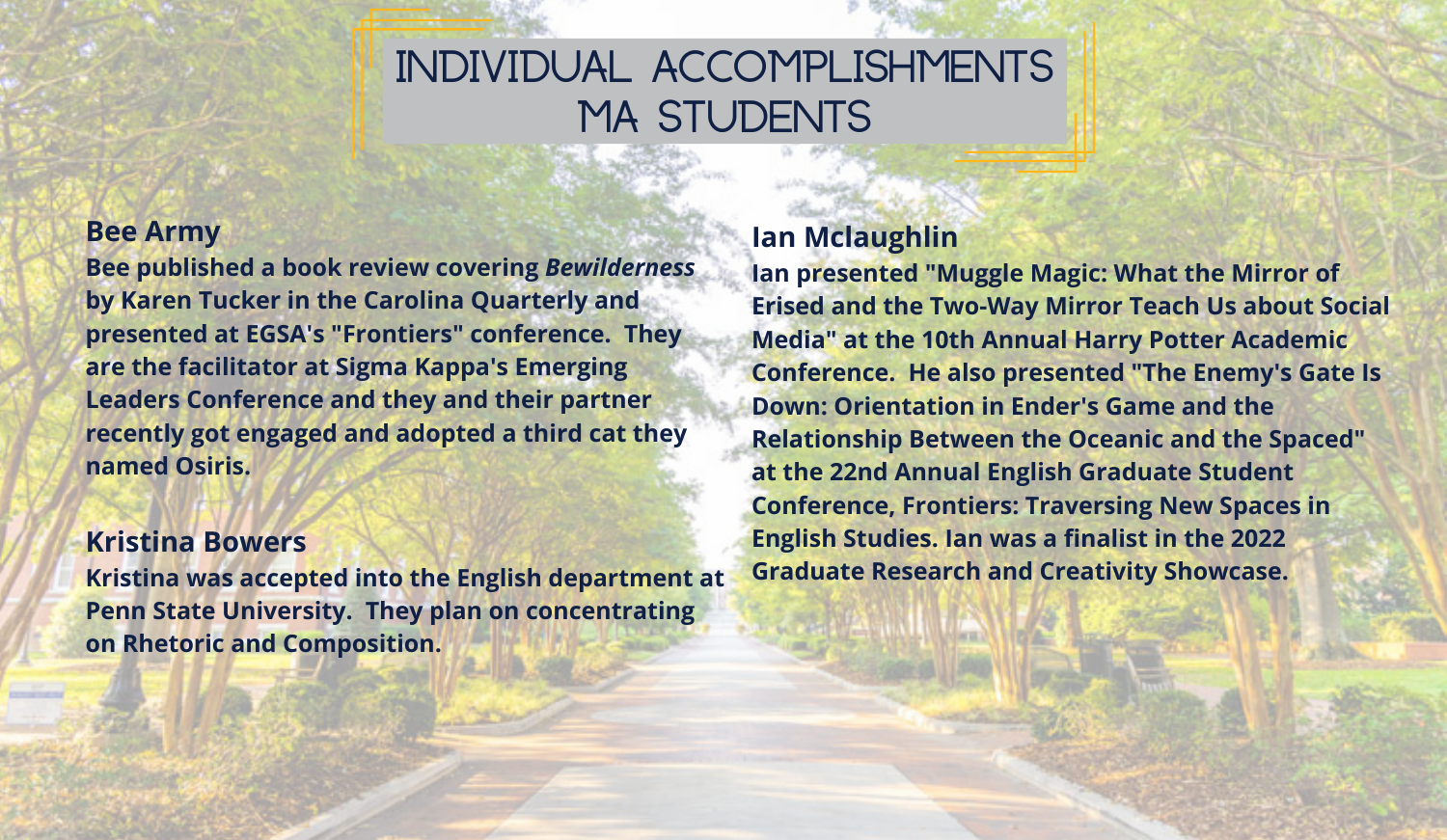# **Individual Accomplishments MfA Students**

**Jean-Luc Bouchard Jean-Luc was named a finalist for the 2021 James Hurst Prize for Fiction by North Carolina State University in Fall 2021.**

#### **Lisa Compo**

**Lisa recently published an interview with Alexandra Teague in** *storySouth***. Lisa has also published "Stereoscope: Disembodied Sonnet" in** *The Journal* **as well as "On Hunting Meteorites and Falling Asleep to Mars Documentaries to Ease My Anxiety," "On Wishing I Were A Pillar of Salt," and ""Growing Up in the Desert, I Played Ocean" in** *Sugar House Review.* **"Alchemy" was published in** *Roanoke Review***. Lisa has been nominated for a 2021 Pushcart Prize and has upcoming poems such as "Reach" accepted by** *Crab Creek Review***, "Exit Reverb" and "Draft to You from the Diving Bell" accepted by** *Zone 3.*

### **Emily Mathis**

**Emily has a creative non-fiction piece entitled "Faywood" accepted for publication in** *Sepia Quarterly* **as well as "Melancholy" which has a late summer or early fall expected release date.** 

## **Gillian Perry**

**Gillian has published book reviews entitled "'A Storytelling Masterclass': Gillian Perry on Nana Nkweti's WALKING ON COWRIE SHELLS (Graywolf Press)" in July 2021, and "'The Literature of Doomscrolling': Gabriel Blackwell's CORRECTION, a review by Gillian Perry" in April 2021. Gillian has also accepted a lectureship teaching position at UNCG.** 

### **Sophie Shaw**

**Sophie has successfully completed a draft of a first novella.**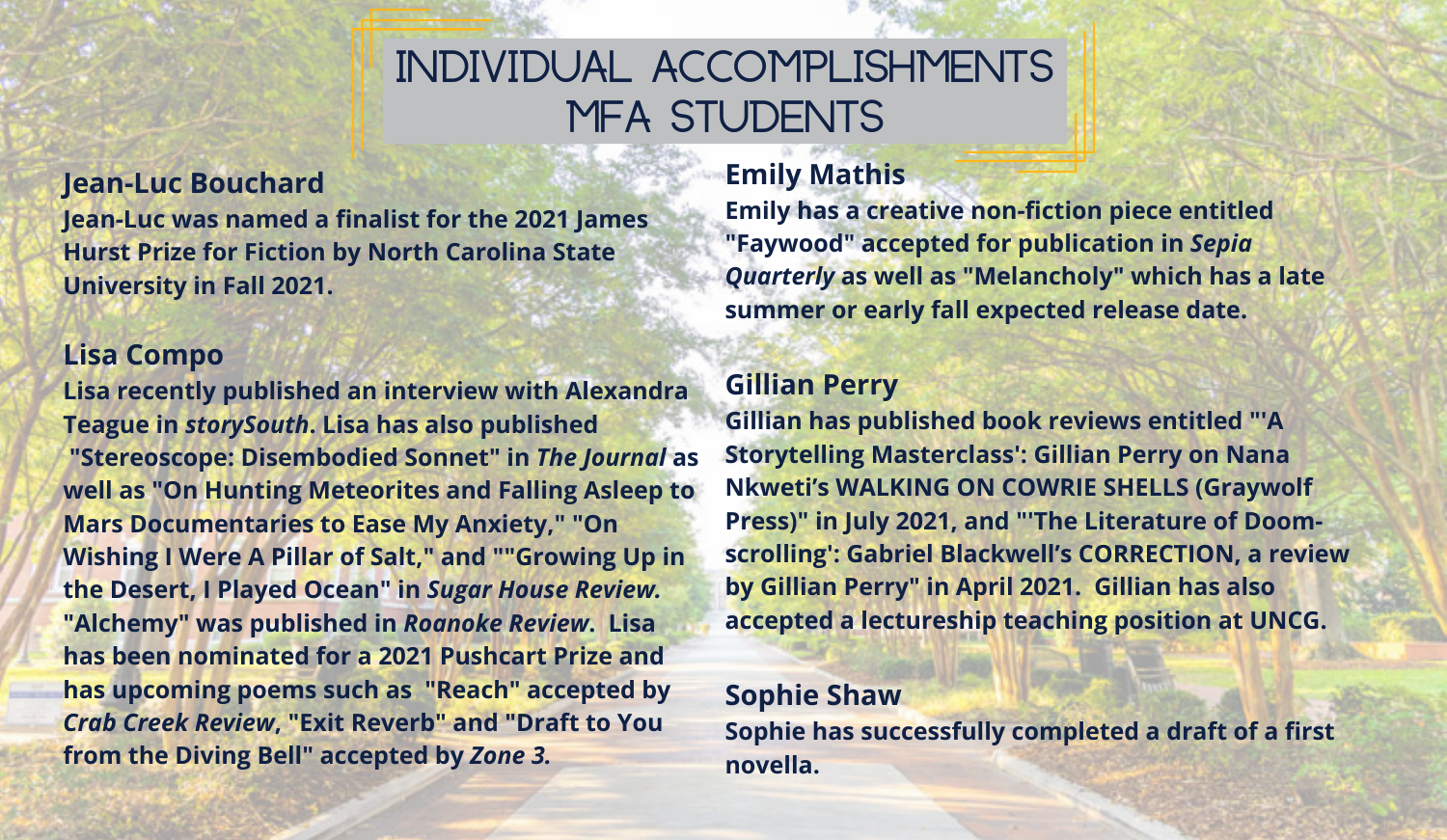# **Individual Accomplishments Doctoral Students**

### **Catherine Bowlin**

**Catherine has published "'Marching Across the Water': A Material Ecofeminist Reading of 'A View of the Woods'" in** *Woman's Studies* **vol 51, issue 4 (2022). Catherine has also received the 2022 Outstanding Graduate Teaching Assistant Award in the UNCG College of Arts and Sciences and was a Showcase of Scholarship Winner at the 2021 UNCG Graduate Expo.** 

## **Beth Carlin**

**Beth was appointed to the UNCG Alumni Leadership Board in Fall 2020 and was elected Secretary for the 2021-2022 year. Beth also coordinated and hosted three sessions of a lecture or panel series in 2020- 2021 for the UNCG community about leadership in the military and ways to use these practices in any profession.**

#### **Jennifer Smith Daniel**

**Jennifer presented at the 2022 Conference on College Composition and Communication convention in collaboration with 3 other scholars. The presentation, entitled "The Praxis of Not-Yetness: An Invitation to Consider Faculty Emotional Responses to Plagiarism and Transform Plagiarism Pedagogies," is part of a larger, cross-institutional research study.**

#### **Kathy Goodkin**

**Kathy was a guest lecturer for an Environmental Problems class at Guilford College and has a forthcoming creative poetry publication in** *Litmosphere: Journal of Charlotte Literature***.**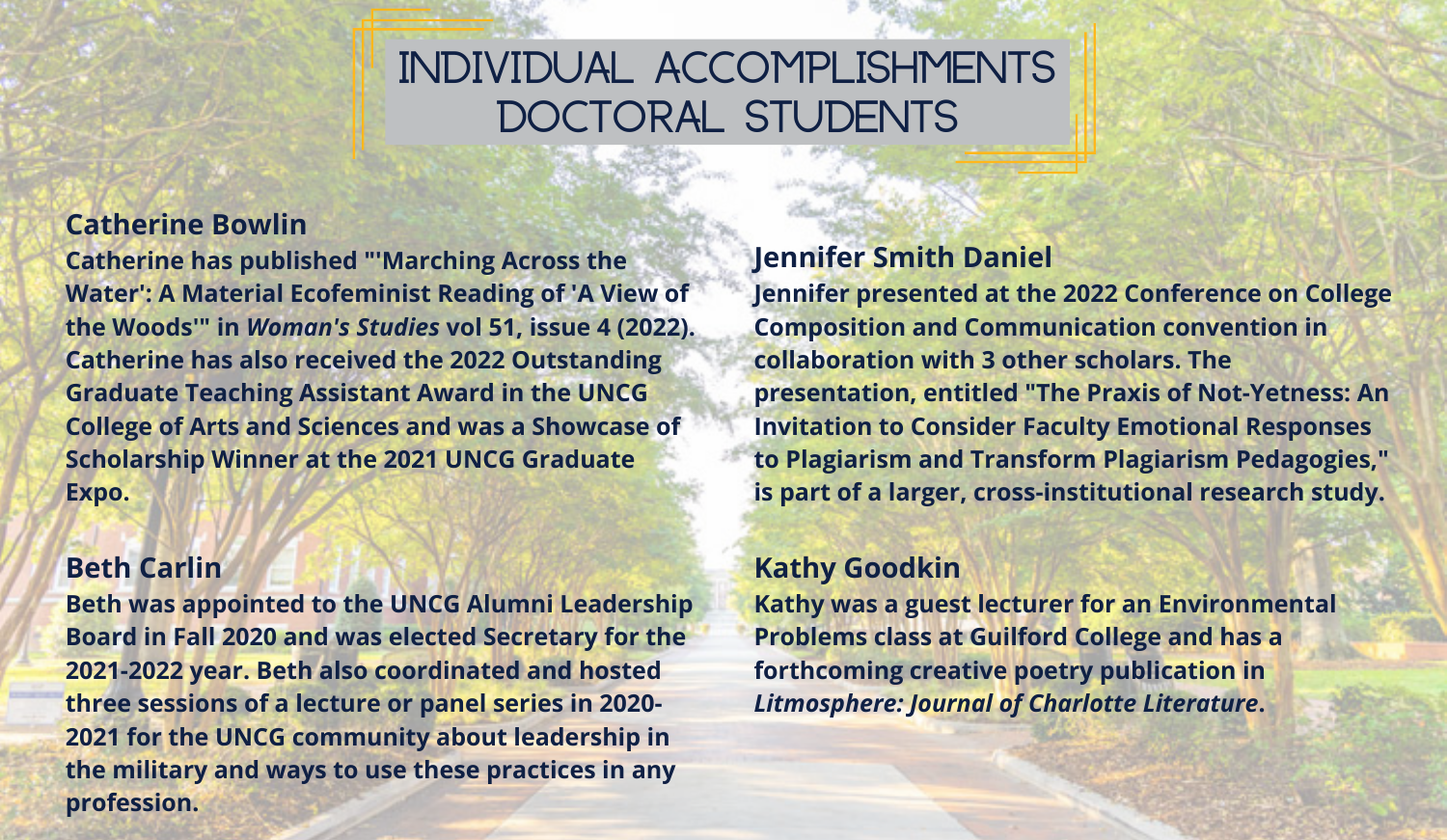# **Individual Accomplishments Doctoral Students**

### **Valerie Kelco**

**Valerie has received fellowships for the National Endowment for the Humanities Summer Institute in 2021,for "Hurston on the Horizon: Past, Present, Future," as well for as the Black Book Interactive Project Scholars Program (2022). The latter is in connection with the Project on the History of Black Writers and the National Endowment for the Humanities' "Digital Publishing Scholars Program." She has also presented "Preserving Zora Neale Hurston's Eatonville: A Conversation with N.Y. Nathiri" at The Justice Sessions (U of North Florida); "Preserving the Eatonville Community: A Virtual Stroll" at Zora! (2022); "Walking Altogether Like Harmony in a Aong" (Bethune-Cookman University, 2022), and "Hitting a Straight Lick with a Crooked Stick: Virtual Eatonville" at the 81st Annual College Language Association Convention in Atlanta, Georgia**

### **Leah Haynes**

**Leah received a Research Assistantship in 2022 and is currently a visiting assistant professor at Wake Forest University. She is also excited about the birth and first year of raising her daughter.**

# **Jessi Morton**

**Jessi presented at the South Atlantic MLA conference on Nov. 5th, 2021, published two book reviews (2021 and 2022), and published an author interview in the** *Southern Review of Books* **(2022) . Jessi secured a full-time visiting lecturer position in the Writing, Rhetoric, and Digital Studies department at UNC Charlotte.**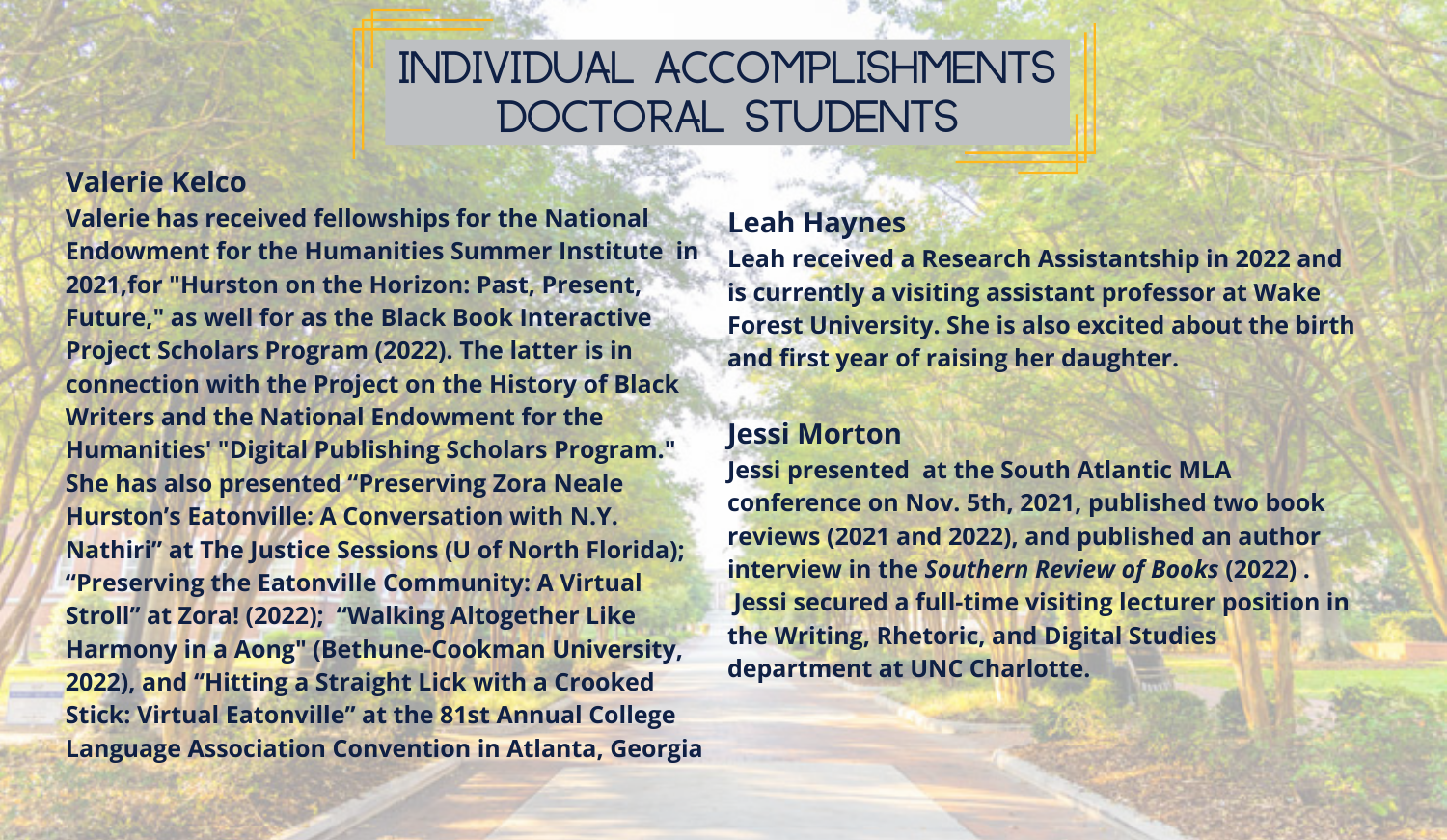# **Individual Accomplishments Doctoral Students**

## **Sam Phillips**

**Sam presented a talk titled "'More declaracioun': Abbreviation, Unfinishedness and the Treatise on the Astrolabe" at the Sewanee Medieval Colloquium (2022). A version of Sam's master's thesis, "'Pertinent and Plain': Robert Barclay and the Transformation of Quaker Silence" was accepted at the 2022 Carolina Rhetorics Conference.**

#### **Amanda Shoaf**

**Amanda has a forthcoming publication in the** *Journal of Multimodal Rhetorics* **in Fall 2022 and was accepted into the 2022 Digital IDEAS Summer Institute. In 2021, she was asked to contribute to the current edition of** *Navigating Rhetoric***, for which she co-wrote the chapter on Digital Rhetoric with Valerie Kelco.**

### **Jay Shelat**

**Jay is one of the editors and contributors for "Legacies — 9/11 and the War On Terror at Twenty." He has been accepted to publish "A Man in Search of Family: Kinship and Decline in Michel Houellebecq's Submission" in** *TSLL***, "Wayward Kinship & Malleable Intimacies" as a chapter in** *Jesmyn Ward: New Critical Essays***, and "To Be a Brown in the Age of Terror: South Asian American Millennial Fiction" as a chapter in** *The Edinburgh Companion to the Millennial Novel***. He has also presented at conferences such as MELUS (2021 and 2022), ASA (2021), ASAP (2021), MLA (2022), and Futures of American Studies Institute at Dartmouth. He also recently finished his dissertation and went on the job market in early Fall 2021. He is joining the faculty at Ursinus College as an Assistant Professor of English.**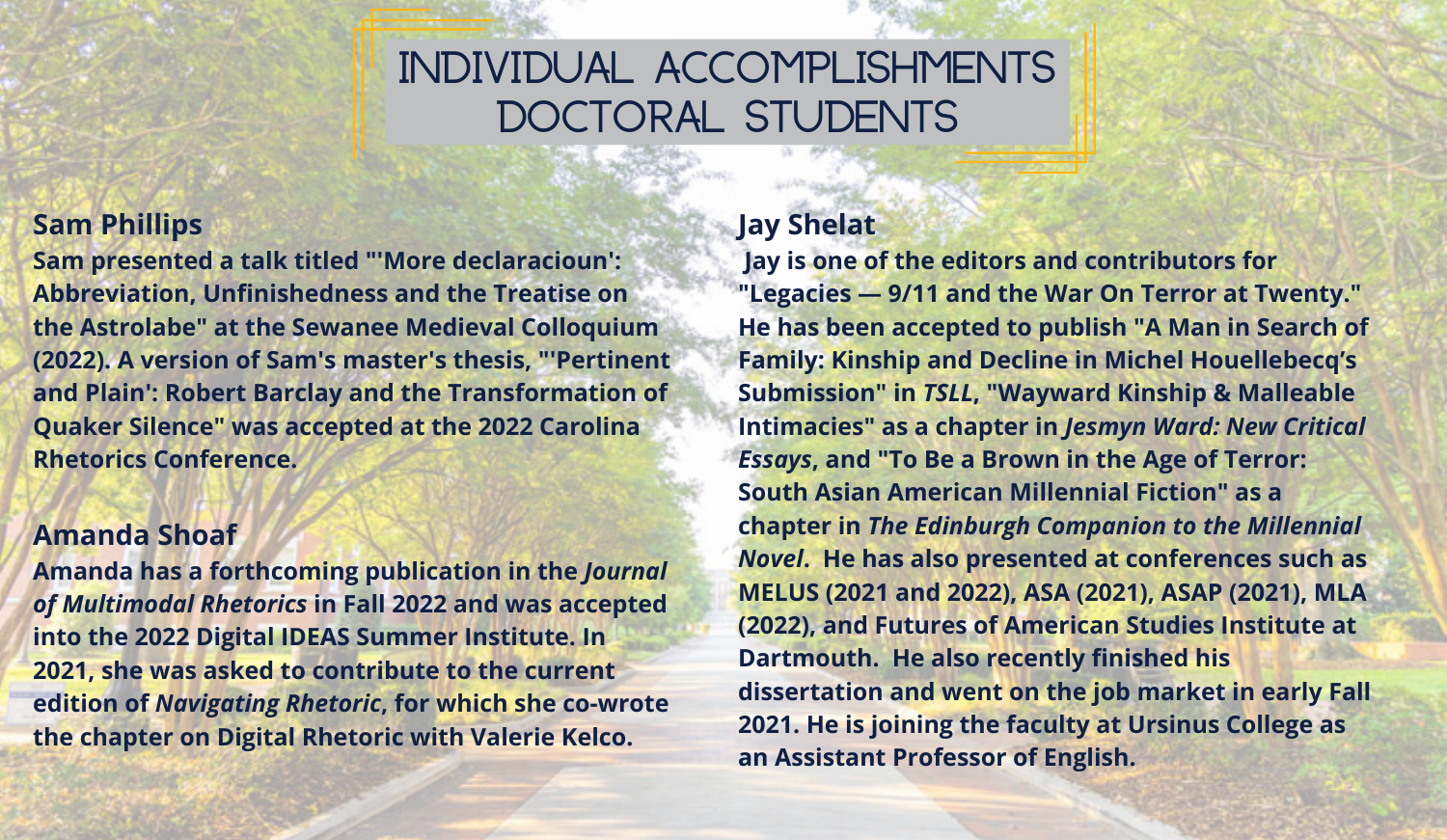# **Kudos to You!**

# **2022 Summer Research Assistantships**

**Katie Beeman (Awarded) Jean-Luc Bouchard (Awarded) Madelyn Poole (Awarded) Leah Haynes (Awarded) Kianna Govoni (Nominated) Madison Porter (Nominated) Will Smith (Nominated)**

# **2022 Fowler Feather Fund for Graduate Study Md. Ataullah Nuri Carole-Anne Morris Kathy Goodkin Ariel Patrick**

**Bernard Dissertation Fellowship - English Department Nominee Sharayah Bradley**